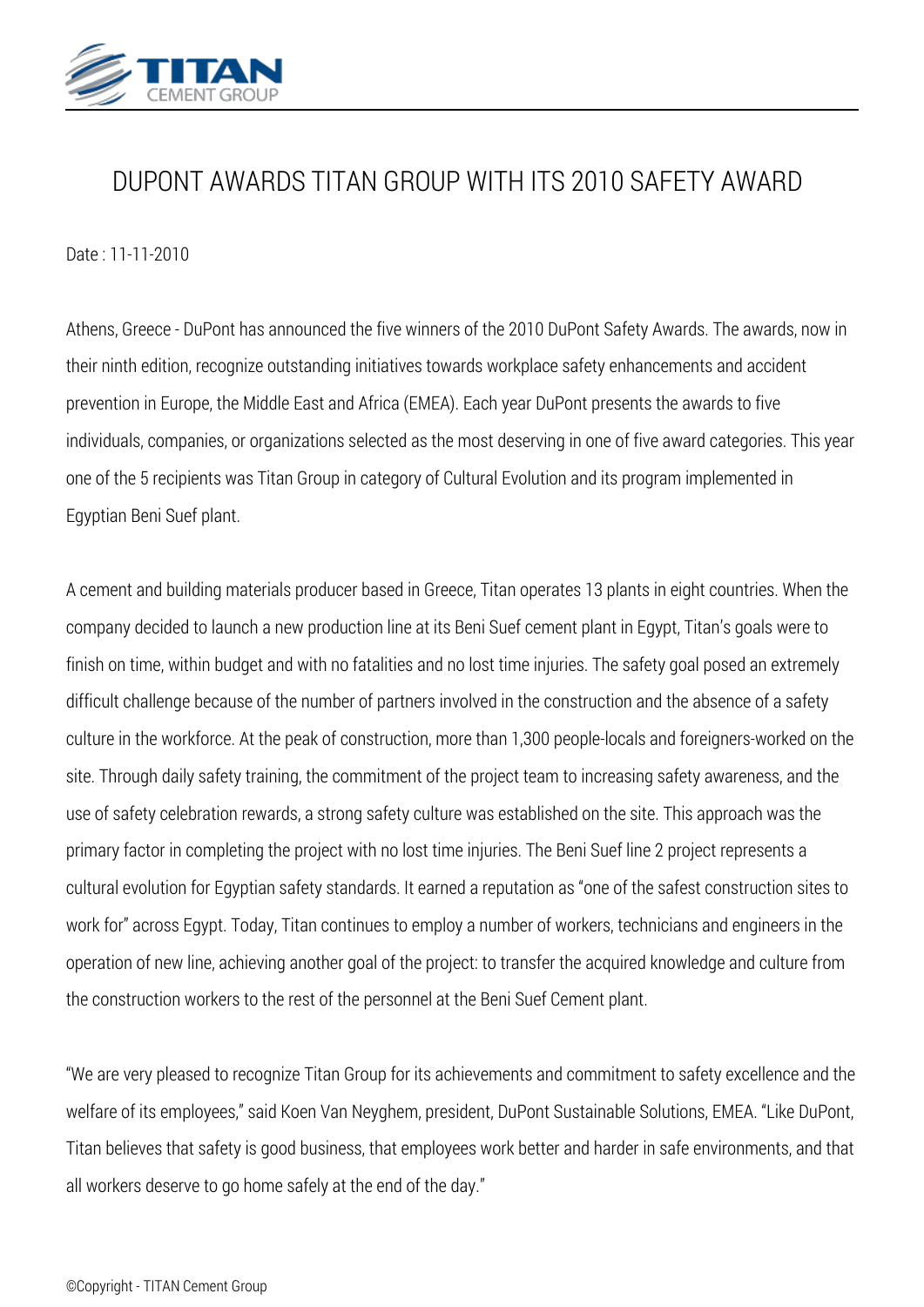

*"We welcome this recognition of our efforts to establish a culture of safety excellence in our operations. Hopefully, it will lead to improved self-awareness and drive for self-improvement, rather than complacency and self-satisfaction" said Dimitri Papalexopoulos, Managing Director of Titan Cement Co.*

*All programs, projects and contributions submitted for the DuPont Safety Awards are reviewed and judged by a panel of impartial experts distinguished in their respective fields. They evaluate entries for design, scope, results, innovation, risk, and the ability to be replicated.*

*Other categories recipients of this year awards were:*

- *Isastur (Spain) for Innovative Approach,*
- *PSA Peugeot Citroën (France) for Performance Improvement,*
- *Reliance Industries Ltd. (India) for Visible Management Commitment,*
- *SC OMV Petrom SA (Romania) for Sustainable Business Impact.*

*Since 2001, DuPont has sponsored the DuPont Safety Awards to encourage workplace safety initiatives in Europe, the Middle East and Africa and to promote safety in other areas of life as well. Drawing upon 200 years of experience and accumulated knowledge in safety, engineering, environmental stewardship, and operations management, DuPont offers collaborative consulting, training, and solutions-driven technologies that can help organizations transform their workplaces and work cultures to become safer, more efficient, and environmentally sustainable. Additional information about the DuPont Safety Awards can be found at [www2.dupont.com/DuPont\\_Safety\\_Resources/en\\_ZA/DuPont\\_Safety\\_Awards/](http://www2.dupont.com/DuPont_Safety_Resources/en_ZA/DuPont_Safety_Awards/DuPont_Safety_Awards.html)*

*[DuPont\\_Safety\\_Awards.html](http://www2.dupont.com/DuPont_Safety_Resources/en_ZA/DuPont_Safety_Awards/DuPont_Safety_Awards.html)*

*DuPont (www.dupont.com) is a science-based products and services company. Founded in 1802, DuPont puts science to work by creating sustainable solutions essential to a better, safer, healthier life for people everywhere. Operating in more than 90 countries, DuPont offers a wide range of innovative products and services for markets including agriculture and food; building and construction; communications; and transportation.*

*Titan (www.titan-cement.com) is an independent cement and building materials producer with over 100 years of industry experience. Based in Greece, the Group owns 13 cement plants in 8 countries and is organized in four geographic regions: Greece & Western Europe, USA, Southeastern Europe and Eastern Mediterranean.*